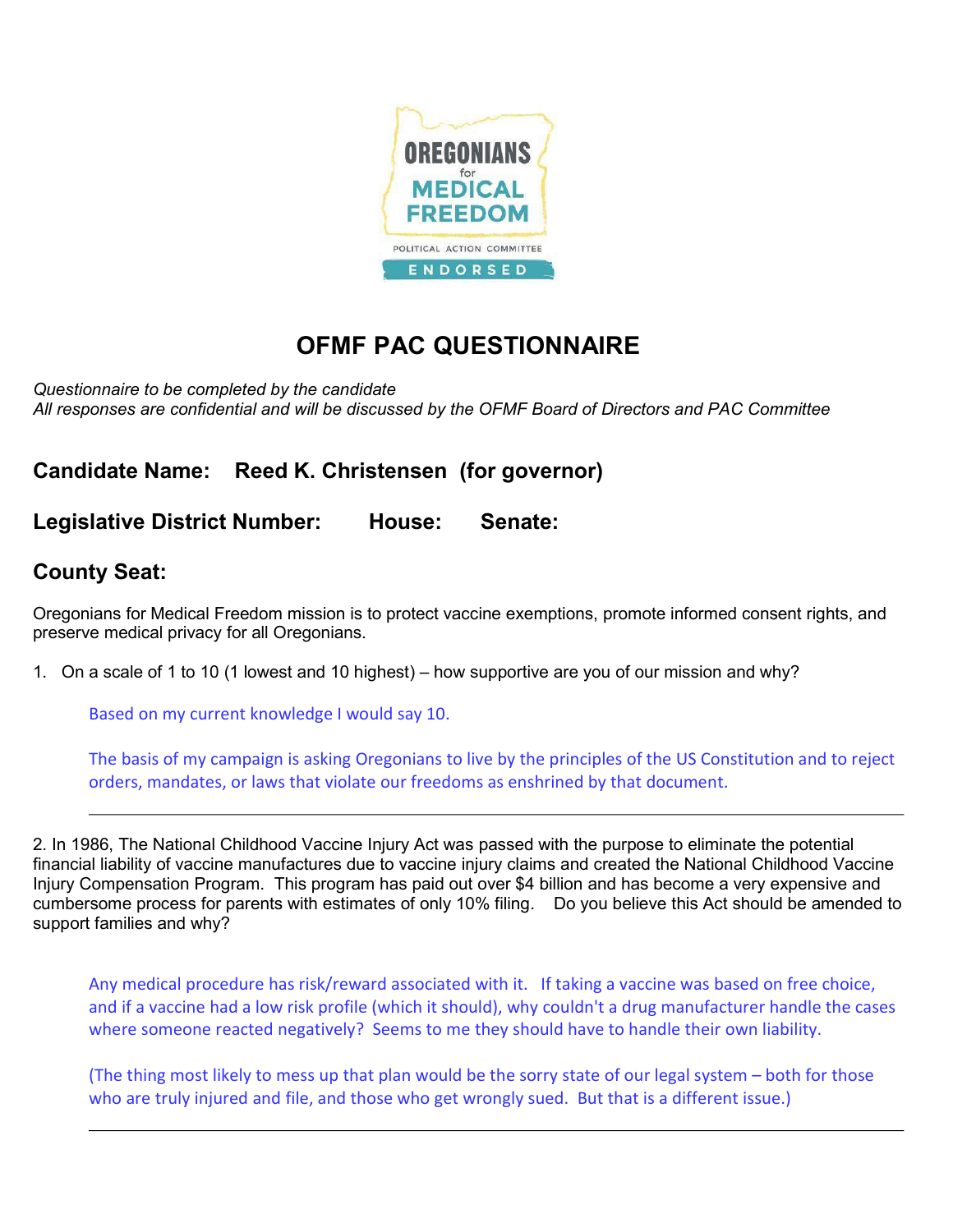3. In 1986 the childhood chronic illness rate was 12.6% and according to a 2012 report funded by Health and Human Services (HHS) by 2012 the childhood chronic illness rate had increased to 54%. What role do you believe vaccines are contributing to this skyrocketing increase?

I don't know. It may be one of those questions that is impossible to know the answer.

A definitive answer cannot be based on anecdotal examples. To really know you would have to randomly choose 1000's of children at birth to be assigned to controlled groups. To either get a vaccine or to not get one – for each vaccine. That would be impossible (and immoral) to do.

This is why government should tread very lightly when it comes to mandating or requiring medical procedures. A large number of decisions in life are difficult like this. When dealing with children their best bet is for parents, the people who love them, to make those decisions – especially decisions that come with potential life-and-death affects.

4. How much power should the government have to coerce children and adults to be vaccinated according to the CDC's recommended schedule even if specific vaccines on the schedule were deemed inadvisable by the individual's doctor or if some vaccines violate their sincerely held religious beliefs and practices?

I've been thinking about this since the "flu-that-will-not-be-named" became the reason that our governments at all levels decided that we no longer had rights as American citizens.

Obviously, people have the right to make their own medical decisions for their life or the life of their children. On the other hand, is there a community interest that requires the government to get involved?

For example, the polio vaccine came out when I was a kid, and that immunization program did prevent children being crippled and people being trapped in iron lung machines. (While acknowledging the potential adverse affects that every medical procedure can have.) Was the program justified?

I haven't fully developed these thoughts, but it seems to me you can start with the government must never be trying to coerce a medical procedure with punishments of fines and jail time. That is nothing more than un-American government power.

And certainly government should never be allowed to attempt coercion with something that restricts an inalienable right from God, like speech (speak against a vaccine), assembly (free to travel, meet with family, groups), or religion (right to meet). All of which are protected by the Constitution and yet were thrown out the door by our political class during the last couple of years.

The furthest a government should be allowed to go is a limited restriction to some service. If a local government school wants to require a list of vaccines, the local government might refuse attendance to someone who did not want the vaccine risks.

But that kind of restriction would only be acceptable in an atmosphere of freedom where school funding was given directly to parents, where lots of quality schools vied to serve kid's needs and parent's choices, and where people were not trapped in a government monopoly school system.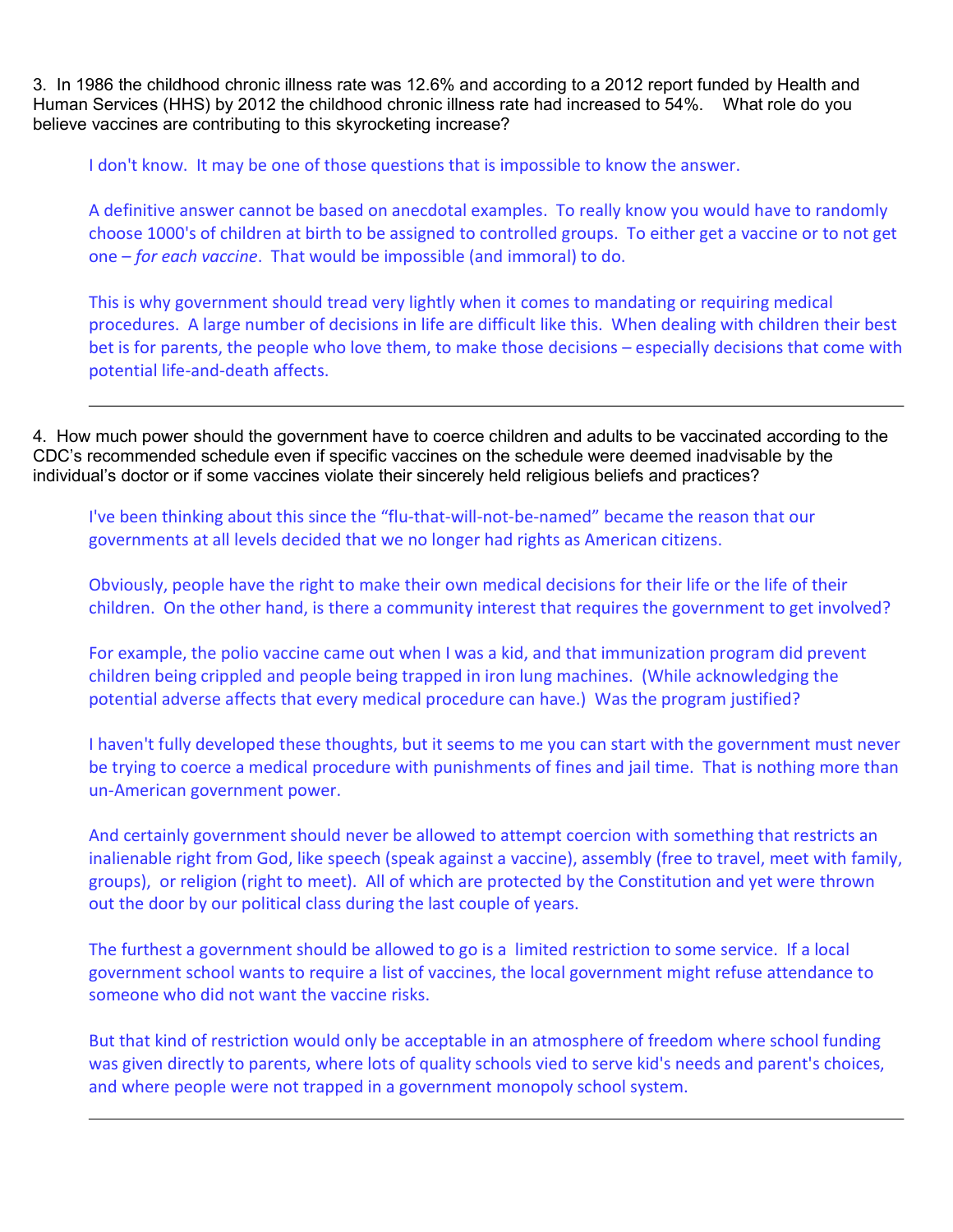5. In 2015 and 2019, bills were introduced to remove Oregon's vaccine exemptions for school children that have been in place for decades. This would have prevented children from attending school if their families opted out of even one vaccine for religious or some medical reason. What would you do if similar legislation were introduced while you are in office?

This issue would be a moot point. The State should NOT be involved in education.

The State Dept of Education needs to be torn down and thrown away – all of it. The only reason for such a department is for state control of kids and parents.

A legal framework of freedom is needed that allows education choices and alternatives to thrive. All monies collected in the county for education should be given directly to parents – not to some government entity.

If a local government can run a local school district that parents like, then the parents will send their kids there and fund it. If the school district starts acting like know-it-alls who tell parents to shut up and do what I say, parents can tell them to go pound sand and take their kids elsewhere.

6. How do you envision building medical freedom into a bipartisan issue (assuming you agree)?

The message of limiting government power in order to allow people with different beliefs to thrive and live free is has always been the basis of the American Founding. It seems like this would be an easy concept and an easy message to get across to people.

Yet, we have had almost a hundred years of Americans being conditioned to the idea that only government "experts" and bureaucrats can make the proper decisions for them. I'm afraid there is no alternative to getting people to see the folly of tyranny and to accept the truth and wisdom of freedom than to change people's hearts one by one. That is something I am more than willing to attempt.

7. If you were to rank your top legislative priorities, what would you say they are?

The document I call the Charter of Liberty has 15 items that I see that need addressing in Oregon. Of the first four items, these three are at the top of the list:

- (2) Ban imposition of mandated health and medical practices
- (3) Move school funding directly to Parents
- (4) Dissolve the State Dept of Education and pass a legal framework of Education freedom.
- 8. What committees are you interested to serve on?

## Not Appplicable

Do you agree or disagree with the following statements: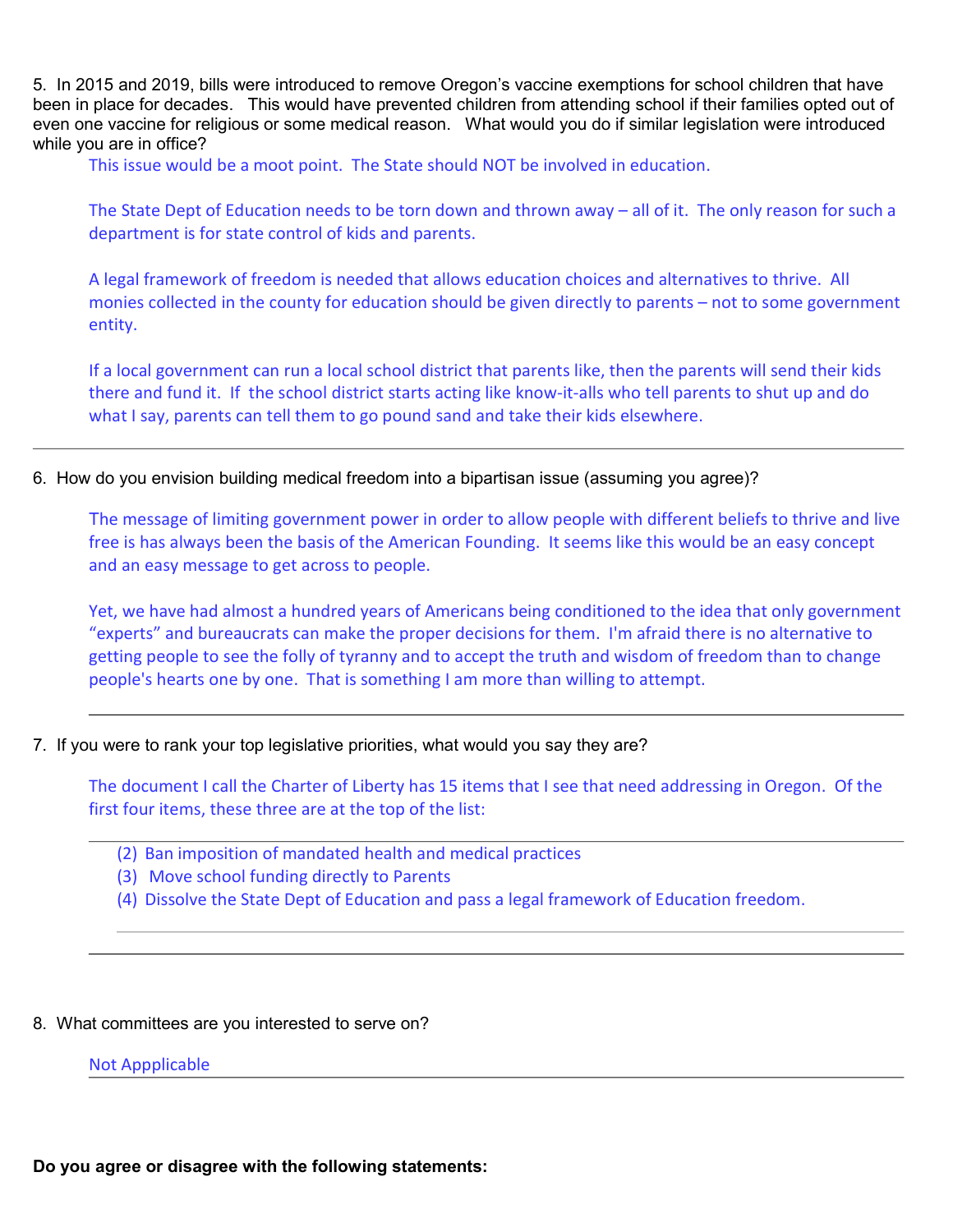1. Individuals should be free to decline vaccines for themselves or their children without consequence or interference. Y or N - see answers above

2. Vaccine mandates should not be required for any employment. Y or N

3. Vaccinations are medical procedures and should only be performed with informed consent, meaning an individual should be made aware of the pros and cons of the procedure, including any potential negative side effects before being given a chance to agree to the procedure. Do you support informed consent for all medical procedures including vaccines? Y or N

4. An individual's vaccination status should be privacy-protected information. Do you believe schools should have access to this information for enrollment? Y or N - see answers above

5. In the case of an infectious disease outbreak, would you support legislation to require all children and adults to be vaccinated even if it violates their sincerely held religious beliefs and practices? Y or N

6. Do you support informed consent legislation to provide detailed information to parents regarding possible vaccine adverse events and contraindications (as a pharmacist does with a prescription) prior to a child being vaccinated? Y or N

7. Do you support new legislation that would require that any health professional provide not just the positive effects of vaccinations but the entire full list of ingredients and side effects and before a vaccine could be administered? Y or N

8. For a vaccine to be able to create and sustain community immunity, it must be able to prevent not only the symptoms of disease but also the transmission of a communicable infection, and an individual's vaccine protection from the targeted infection must not wane away. Are you aware that most of today's vaccines are incapable of doing this, and thus do not provide "community immunity?"

Y or N

9. Are you aware that many serious vaccine reactions or long term adverse events do not qualify a child for a medical exemption for school required vaccines due to the very strict guidelines put forth by the Advisory Committee of Immunization Practices, which limits medical exemptions to cover only a handful of conditions and will not allow exemptions based on family health history?

Y or N

10. Do you support legislation that would require pre-screening prior to vaccination for susceptibility to vaccine injury due to family history, genetic variants, and individual biomarkers? Y or N

11. Do you support legislation that would require independent scientific research on the cumulative biologic and health effects of aluminum adjuvants in vaccinations for the first six months of life? Y or N

12. Are you aware that vaccines have side effects that are listed on the packaged insert but not handed out like when you go to a pharmacy for a prescription?

Y or N

13. Do you have concerns that the rate of chronic illness in children occurs in 54% of children? Y or N

14. Do you believe vaccine mandates for children are appropriate to attend school? Y or N – see answers above

15. Will you be willing to work with OFMF on a new Bill for the 2021 legislative session? Y or N